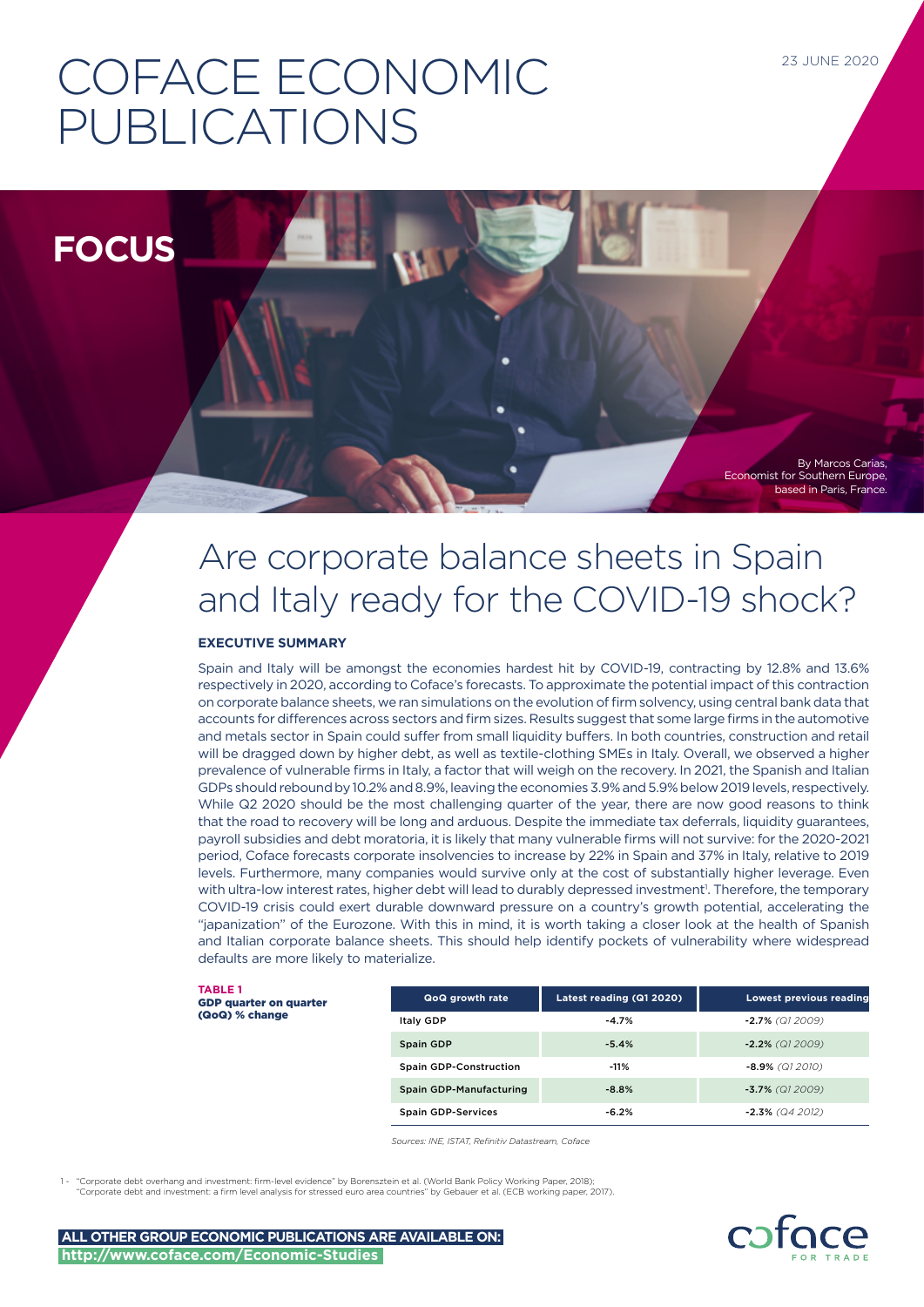## ARE CORPORATE BALANCE SHEETS IN SPAIN AND ITALY READY FOR THE COVID-19 SHOCK?

# The bird's eye view: deleveraging aligns Spain's debt with its low **Germany** productivity, Italy's zombie SMEs are cause for concern

In their spring 2020 financial stability reports, both Banca d'Italia and Banco de España underline that the current financial position of firms is healthier than on the eve of the global financial crisis<sup>2&3</sup>. An initial look at the aggregate data supports this argument for Spain, but is less clear for Italy. Indeed, while comparing the main Eurozone economies (Chart 1), we noticed that in Q2 2008, Spanish, Italian and German corporates all had 18% leverage ratios of around 50%. Since then, Spanish firms **2005 2007 2009 2011 2013 2015 2017 2019** have managed to substantially deleverage, reducing the aggregate leverage ratio to 37% in Q3 2019, comparable to the low levels of French companies. Italian firms, to the low levels of French companies. Italian firms,<br>admittedly, have also improved their financial position since the Q4 2011 peak of 59%, but to a much lesser degree. At around 50%, the Italian corporate sector is now the most indebted of the big 4, only slightly above Germany but with a weaker value generating capacity. It is important to always think of debt as a promise of future value creation: debt is not unsustainable in the absolute, but relative to the expected path of future income. Average yearly value added per worker (AVA) in Italy stands at EUR 48,000, 17% lower than Germany's (EUR started at EUR 19,800, *this letter electronics of CEUR*<br>58,000)<sup>4</sup>. The disparity becomes more concerning when accounting for differences across firm sizes. In fact, the **2005 2007 2009 2011 2013 2015 2017 2019** higher end of the Italian productive apparatus is quite performing: AVA for large companies (250+ employees) is on par with that of Germany (both around EUR 75,000) **2020 (f) 2019 (e)** and well above Spain's (EUR 58,000). However, at the SME and well doove spaints (Ebit 38,000). Howevel, at the SME<br>level, the AVA gap with Germany is of 18% in Italy and 29% in Spain. Italy's higher stock of corporate debt therefore looks more worrying at the SME level. From this aggregate perspective, the mismatch between leverage and value generation among Italian SMEs is particularly significant. **8** 8 Another way to assess balance sheet health is to examine **6** the consistency between the maturity structure of debt **5 5** 6 and the behavior of private investment: we want to check 4 if firms are borrowing funds in a way that is consistent with their use of them. In a healthy economy, firms borrow long-term funds to invest in long-term assets **0** 0 and short-term funds to cover working capital needs. Therefore, a lengthening of the maturity structure of rifierenore, a renguler ling of the maturity structure of<br>corporate liabilities (i.e. more long-term, less short-term) should be a sign of companies getting ready to expand productive capacity. This is the behavior observed in France and Germany **(Chart 2)**, where firms used ultra-low interest rates to restore pre-crisis levels of investment. In the South, we noticed the same skewing **13 13** of liabilities towards long-maturity debt, but without the

#### **CHART 1** Gross debt as a % of total assets, non-financial corporations



*Source: ECB, Coface*

corresponding increase in investment, which remained stagnant and well below the pre-financial crisis peak. For Spain, a charitable reading suggests that this could just be a side-effect of broader deleveraging: all types of debt fell, short-term debt just decreased faster. For Italy, however, deleveraging was not strong enough for this interpretation to hold. This growing mismatch between investment and financing suggests a high prevalence of zombie firms: a large population of firms are using long-term funds to cover up for lackluster growth in the present, rather than sowing the seeds of future growth. Much of this debt can easily become non-performing loans with a strong enough shock to revenue.

# The granular view: a closer look reveals pockets **2010 2011 2012 2013 2014 2015 2016 2017 2009** 86% of risk in automotive, metals, construction and retail

-15% **2005 2007 2009 2011 2013 2015 2017 2019**

Macroeconomic aggregates are useful for a bird's eye view of the economy, but the whole need not reflect the state of its components. To account for this, we are state or its components. To account for this, we use granular data to simulate the potential effect of the







*Source: ECB, Eurostat, Coface*

- 2 Banco de España, Financial Stability Report Spring 2020, Chart 1.10, page 41. 70%
- 3 Bank of Italy, Financial Stability Report Spring 2020, Figure 1.10 page 17. 4 - Based on data from Eurostat's structural business statistics database.

**CHART 2** 8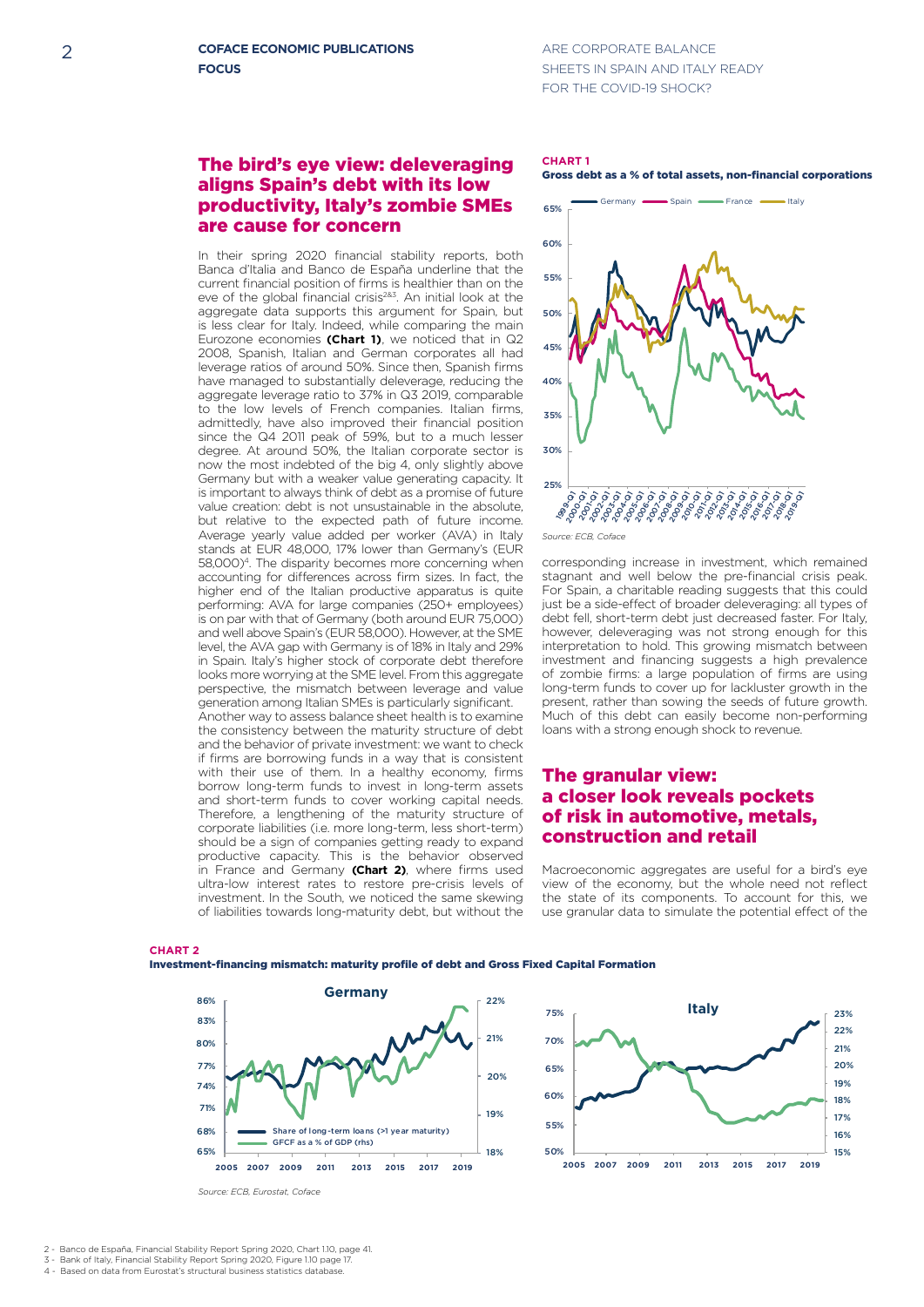**Construction, Spain (0.8 elasticity)**

**10.8**

expected 2020 revenue contraction on firm solvency. Our sample distinguishes small, medium-sized and large firms across 8 sectors<sup>5</sup>, resulting in 48 firm populations (1 population = 1 sector/size category pair in a country, 55% e.g. small Italian textile firms)<sup>6</sup>. Given the unusually abrupt nature of the shock, cash reserves will be determinant for debt service. We measured solvency by **2005 2007 2009 2011 2013 2015 2017 2019** 50% looking at the sum of cash reserves and projected gross

operating income as a multiple of interest expenses: a operating income as a maltiple of interest experises. a<br>cash-adjusted interest coverage ratio (ICR). **Charts 3**<br>and 4, show the projected distribution of this indicator **and 4**, show the projected distribution of this indicator across the sample. We see a widespread degradation of solvency with 8 and 13 firm populations falling to the lowest category (an ICR between 0 and 10) in Spain and Italy, respectively<sup>7</sup>. 0-10 10-20 20-30 20-30 20-30 20-30 20-30 20-30 20-30 20-30 20-30 20-30 20-30 20-30 20-30 20-30 20-30 20-30 20-3<br>20-30 20-30 20-30 20-30 20-30 20-30 20-30 20-30 20-30 20-30 20-30 20-30 20-30 20-30 20-30 20-30 20-30 20-30 20



#### SIMULATING THE SECTORAL IMPACT OF COVID-19 ON FIRM SOLVENCY 75% **Italy** 35% 22%

**2020 (f) 2019 (e)**

to revenue by adjusting expenses, and that the capacity to adjust costs also differs among industries. Studying a cross-country sample of firms,<br>the BIS found that, on average, firms only manage to reduce expenses by 6% f To formulate projections of firm solvency (measured as the capacity to service debt), we need to consider the depth of revenue contraction and shock of 2012, when revenue declined by 12.47% but operating costs only by 4.46%. a construction sector in Spain tends to exhibit a much more sluggish cost as determine assumptions on revenue contraction for each sector<sup>s</sup>. Second, we need to account for the fact that firms cannot fully absorb the shock (see charts below). We also noticed that, despite tight cost management in most years, Italian textile firms had a lot of trouble adjusting to the strong Yow contraction in turnover in a given quarte the extent to which firms could adjust their costs. First, we use an ARIMA model with double exponential smoothing - developed by Coface - to ktile sector ir  $\frac{1}{2}$  and that is contributed to the capacity to adjust costs also differs among industries. Studying a cross-country sample of firms,<br>The BIS found that, on average, firms only manage to reduce expenses by 6% for eve cost elasticity of 0.6) $^{\circ}$ . To examine sectoral differences in cost elasticities, the growth rates of turnover and operational expenses are compared. For instance, the construction sector in Spain tends to exhibit a much more sluggish cost adjustment behavior than the textile sector in Italy of elasticity of 0.6)<sup>9</sup>. To examine sectoral differences in cost elasticities, the growth rates of turnover and operational expenses are compared.<br>In instance, the construction sector in Spain tends to exhibit a much more ES-Medium  $\mathsf{Spa}\$ ا al  $19<sub>cm</sub>$ 

**0 0** 0 in Spain between 2011 and 2014) or wherever we notice weak cost adjustment in particularly bad years (textile in Italy in 2012). To guide our 2 Therefore, we assign relatively weak cost elasticities wherever costs contract at a slower rate than turnover for prolonged periods (construction ES-Small



calibration, we measure the degree of correlation as well as the absolute value difference between these two time-series. Using the BIS estimate as a benchmark, adjusting it for annual frequency<sup>10</sup> and accounting for sectoral differences, we calculate estimates for 2020 gross operating income, which are then used as a basis to project the cash-adjusted interest coverage ratio. IT-Large IT-Small

n n n

solvency, independently of public intervention. More expenses to a greater degree than usual. As such, the according to which large firms are less vulnerable is **8** -15% broadly, the forecasts are subject to the significant schemes should help businesses adjust overhead **2020 (f) 2019 (e)** 15% and foremost, measures such as subsidized furlough That being said, it seems like the popular conception uncertainty inherent to extraordinary circumstances. approximation of the fundamental damage to firm 0% results of our simulation are best understood as an This simulation is subject to a number of caveats. First

not systematically verified, at least not by all measures. see next page). This is an illustration of how practices cash sit idle in the company's coffers) can backfire when low-probability, high-stakes risks materialize. For instance, large automobile manufacturers could be heading for trouble due to their habit of keeping little cash: at end-2018, cash reserves as a percentage of turnover stood at only 2.73% in Italy and 0.55% in Spain<sup>11</sup>. As a result, the shock to revenue has had a strong impact on solvency across this segment **(Chart 5**  that optimize efficiency in normal times (not letting

6 - Firm size categories: Large : turnover > 50 M€, Medium-sized: 10 M€ <turnover< 50 M€, Small: turnover< 10 M€. **cash-adjusted ICR**

9 - See "Covid-19 and Corporate Sector Liquidity" by Banerjee et al. (BIS bulletin, 2020). 10 - We should expect smoother cost adjustment at the annual frequenc

<sup>5 -</sup> Textiles, Automotive, Chemicals, Metals, Construction, Retail, Transport and Hospitality. Due to possible irregularities in the data, we will not comment on the latter two.

<sup>7 -</sup> Italy: all populations in retail and construction, large and small automotive firms, large metals frims. Spain: small and medium-sized metals firms, large and medium-sized construction firms and large auto producers. 8 - See "From a massive shock to a differentiated recovery" Coface Barometer Q2 2020 (June 2020).

<sup>11 -</sup> The corresponding figures for medium-sized (small) companies are 7.35% (14.5%) in Spain and 8.08% (11.99%) in Italy.